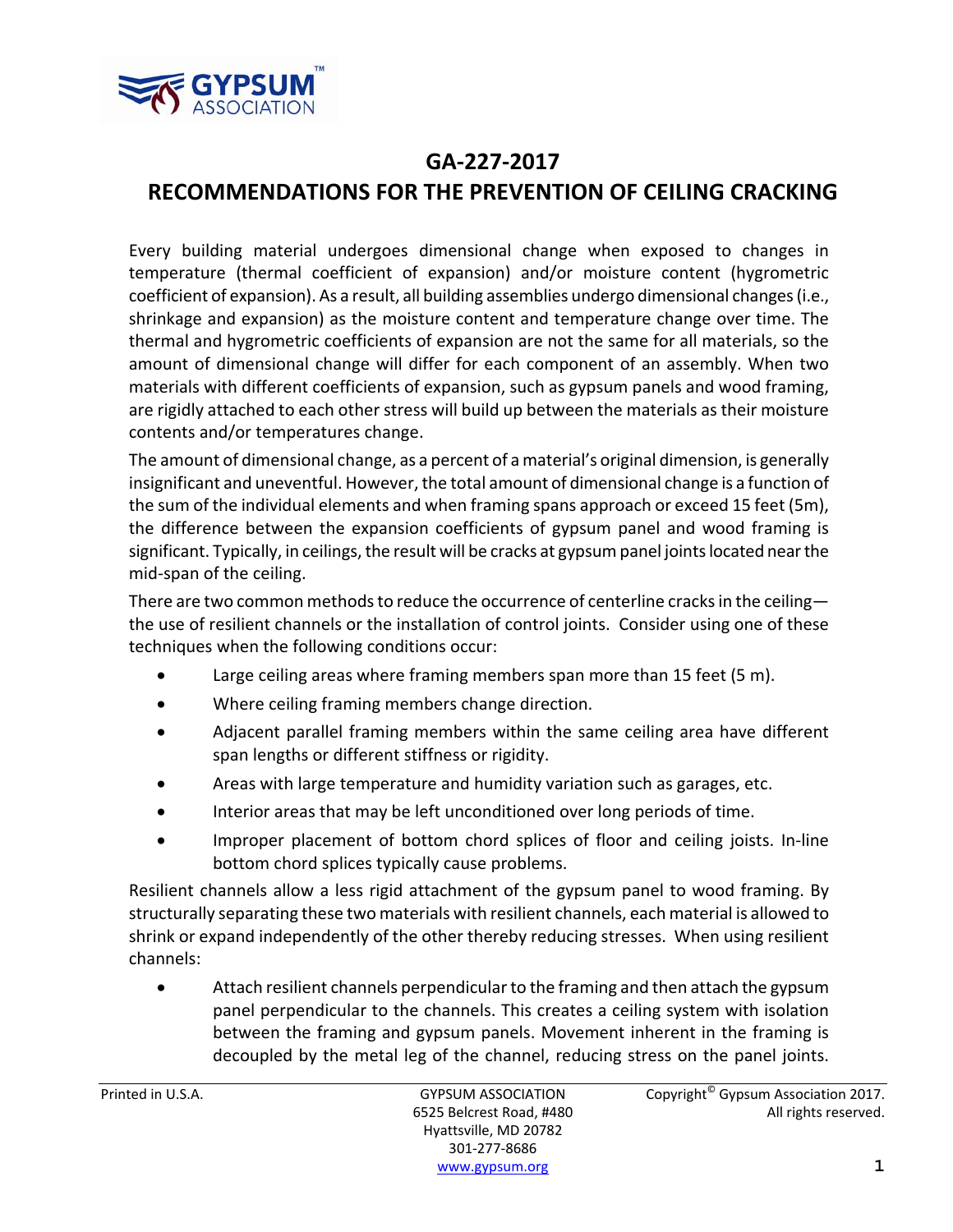## **GA-227-2017 RECOMMENDATIONS FOR THE PREVENTION OF CEILING CRACKING**

When the layout of the system does not allow perpendicular placement, cross bracing should be installed for attachment of the resilient channels. Perpendicular placement of resilient channels to framing serves to isolate structural movement and allows for optimal sound dissipation.

- Orienting resilient channel perpendicularto framing resultsin the taped edge joints of gypsum panels being oriented parallel to the long dimension of the ceiling framing where the joints are not subjected to the compressive and tensile forces created as the trusses or joists deflect.
- Spacing the resilient channels 16" (406 mm) o.c., versus 24" (610mm) o.c. provides additional framing support for attachment of gypsum panels. This improves the strength of the system which minimizes the occurrence of ridging and cracking.
- Where trusses or joists change direction, the resilient channels should be installed to run in one direction. The addition of blocking will enable resilient channels to always be installed perpendicularto framing. The resulting gypsum panel joints will span truss direction changes and lead to a more uniform finish.

Unlike resilient channels, control joints allow for movement to occur in a specific location, the control joint itself. When utilizing control joints:

- Interior ceilings without perimeter relief: Control joints in direct applied or suspended ceilings without perimeter relief shall be installed so that linear dimensions between control joints does not exceed 30 ft. (9 m) and total area between control joints does not exceed 900 ft2 (81 m2).
- Interior ceilings with perimeter relief: Control joints in suspended ceilings with perimeter relief shall be installed so that linear dimensions between control joints do not exceed 50 ft. (15 m) and total area between control joints does not exceed 2500 ft2 (225 m2).
- A control joint or intermediate blocking should be installed where ceiling framing members change direction.

The use of either method will decrease the occurrence of centerline cracking. Typical dimensional stability values for gypsum panels is shown in Table 1, below:



Table 1: Typical Dimensional Stability Values of Gypsum Panels from GA‐235 *Gypsum Board Typical Mechanical Physical Properties*

Hyattsville, MD 20782 301‐277‐8686 **2** www.gypsum.org

Printed in U.S.A. **Example 2017** GYPSUM ASSOCIATION Copyright<sup>©</sup> Gypsum Association 2017. 6525 Belcrest Road, #480 All rights reserved.